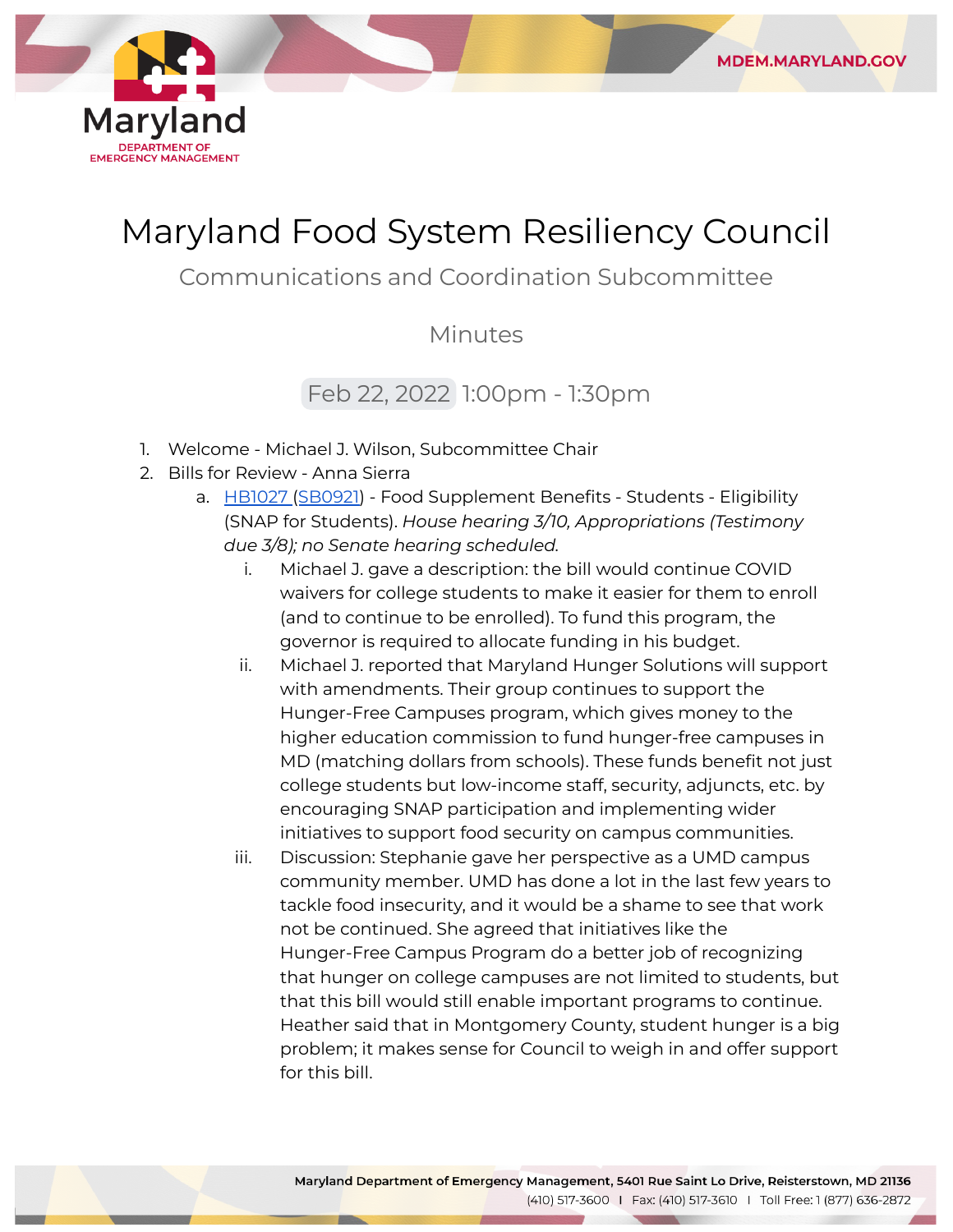



- iv. Question: who determines eligibility? For example, if someone lives in MD but attends school out of state, do they qualify? Stephanie replied that eligibility is based on FAFSA/work-study application; because it is a state-level program, eligibility is based on residency in the state, and at least part-time school enrollment.
- v. Stephanie moves to support the bill as is, Heather seconds; Stephanie will draft testimony.
- b. [HB1163](https://mgaleg.maryland.gov/mgawebsite/Legislation/Details/hb1163?ys=2022RS) Primary and Secondary Education Virtual Education Requirements. *Hearing 3/9, Ways and Means (Testimony due 3/7).*
	- i. Anna explained that this bill likely won't require a position from the Council, but it's more of an FYI for the Council (similar status to the previously discussed virtual schools bill). There are provisions that touch on how nutrition programs must be incorporated into virtual school structures, but mainly as part of a list of best practices.
	- ii. Since the bill deals with education and not allocation of school meals or benefits, Michael J. suggests passing on the bill; other members agreed.
	- iii. The subcommittee agreed that no direct position is needed to be taken on the bill at this time.
- c. [HB1216](https://mgaleg.maryland.gov/mgawebsite/Legislation/Details/hb1216?ys=2022RS) Department of Agriculture Urban Agriculture Grant Fund. *Hearing 3/4, Environment and Transportation (Testimony due 3/2).*
	- i. Requires significant alteration of existing Urban Agriculture Grant Fund, including the structure of its board, distribution of funds, placement within state agency, etc.
	- ii. Steve McHenry reported that the bill came out of workgroup that studied the grant structure, contains many of the group's recommendations
	- iii. Cassie Shirk reported that MDA will take no position, but they will provide a letter of information
	- iv. Other supporters of the bill include Maryland Farm Bureau and, likely, MARBIDCO.
	- v. Subcommittee agrees to monitor and Steve will report back with more info if he learns anything.
- d. [HB1228](https://mgaleg.maryland.gov/mgawebsite/Legislation/Details/hb1228?ys=2022RS) Natural Resources Oysters Spat, Shells, and Substrate. *Hearing 3/4, Environment and Transportation.*